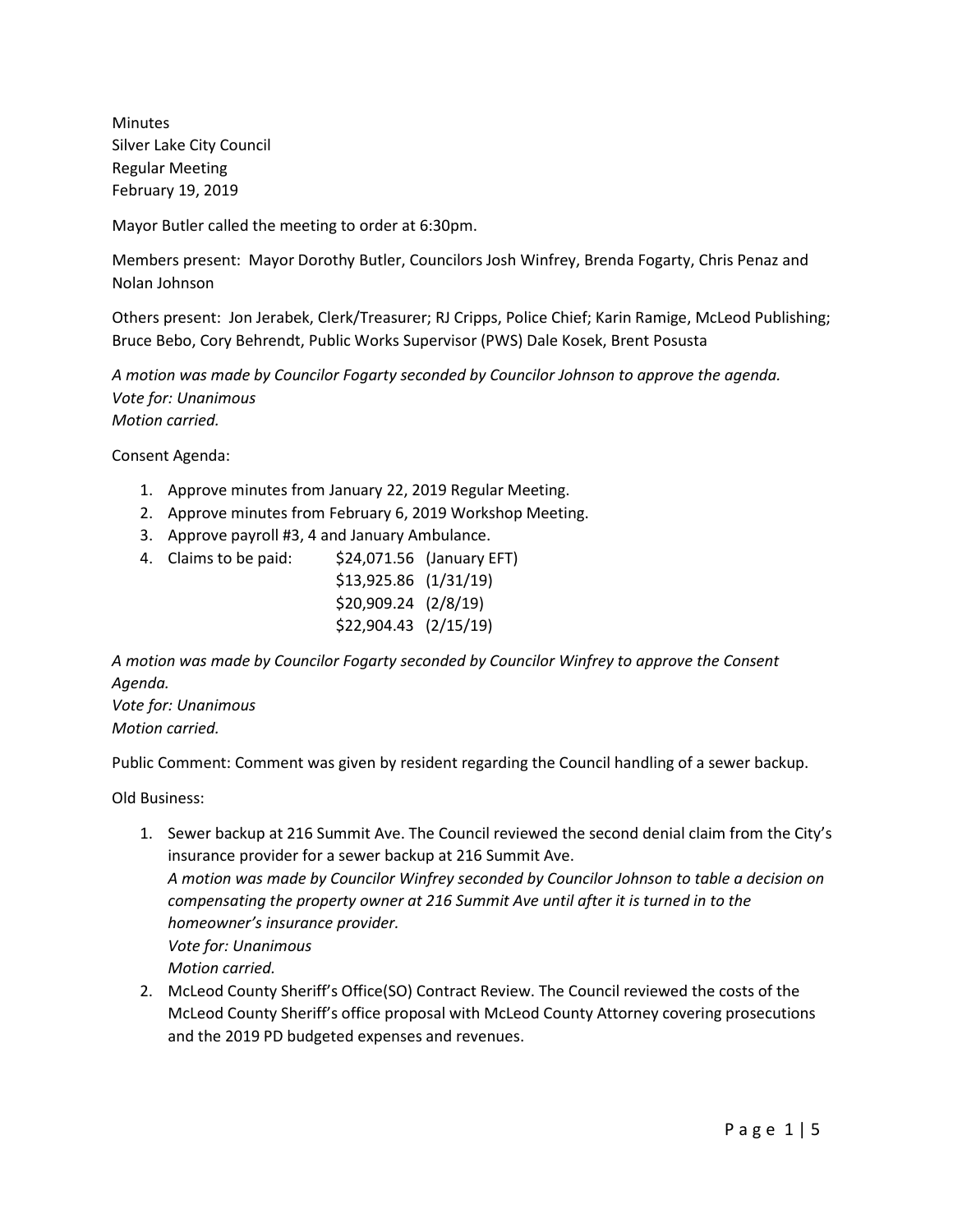|                                  | 2019 Expenses | 2019 Revenues        | 2019 Total Cost |
|----------------------------------|---------------|----------------------|-----------------|
| <b>McLeod County SO/Attorney</b> | \$255.685.12  | S <sub>12</sub> .500 | \$243.185.12    |
| Silver Lake Police Department    | \$251,301     | \$39,700             | \$211,601       |

*A motion was made by Councilor Winfrey seconded by Councilor Fogarty to keep the current Silver Lake Police Department and move forward with the hiring process for a full-time officer. Vote for: Unanimous*

*Motion carried.* 

New Business:

- 1. Business Owner to Address Council on Main Street Lots. Brent Posusta, owner of Custom Installations Inc., presented plans for constructing a flooring store with a showroom and warehouse on the two, west lots that the City currently owns on Main Street. The plan would be to have the building constructed and operational in 1.5 years. Posusta requested to be placed on the agenda for the next Planning Commission meeting.
- 2. Resolution 19-05: Resolution Approving Workers' Compensation Premiums. The premium for 2019 is \$34,603 with \$34,940 being budgeted for 2019.

*A motion was made by Councilor Fogarty seconded by Councilor Johnson to approve Resolution 19-05.* 

*Vote for: Unanimous Motion carried.*

- 3. Resolution 19-06: Resolution Approving Property/Casualty Insurance Premiums. The item was not discussed.
- 4. Resolution 19-07: Resolution Approving to Not Waive the Monetary Limits on Municipal Tort. *A motion was made by Councilor Fogarty seconded by Councilor Johnson to approve Resolution 19-07. Vote for: Unanimous*

*Motion carried.* 

Department Business:

- 1. Public Works Councilor Winfrey and PWS Kosek reported the following:
	- a. PWS Kosek received two quotes for 5,625 feet of sewer main televising and cleaning.
		- i. Visu-Sewer: \$1.40 per linear foot based on 5,625 linear feet. If additional clearing of line is needed the City will be billed at \$260 per hour.
		- ii. American Environmental: \$1.85 per linear foot based on 5,625 linear feet. If reverse inspection is needed the City will be charged a reset fee of \$200 per reset

*A motion was made Councilor Winfrey seconded by Councilor Fogarty to approve Visu-Sewer's quote for televising and cleaning at a rate of \$1.40 per linear foot and \$260 per hour for additional line clearing.* 

*Vote for: Unanimous Motion carried.*

b. The tandem plow truck repair cost is estimated at \$5,000-\$6,000. Nygaard Industrial Painting is currently leasing a truck to the City for an amount to be determined by the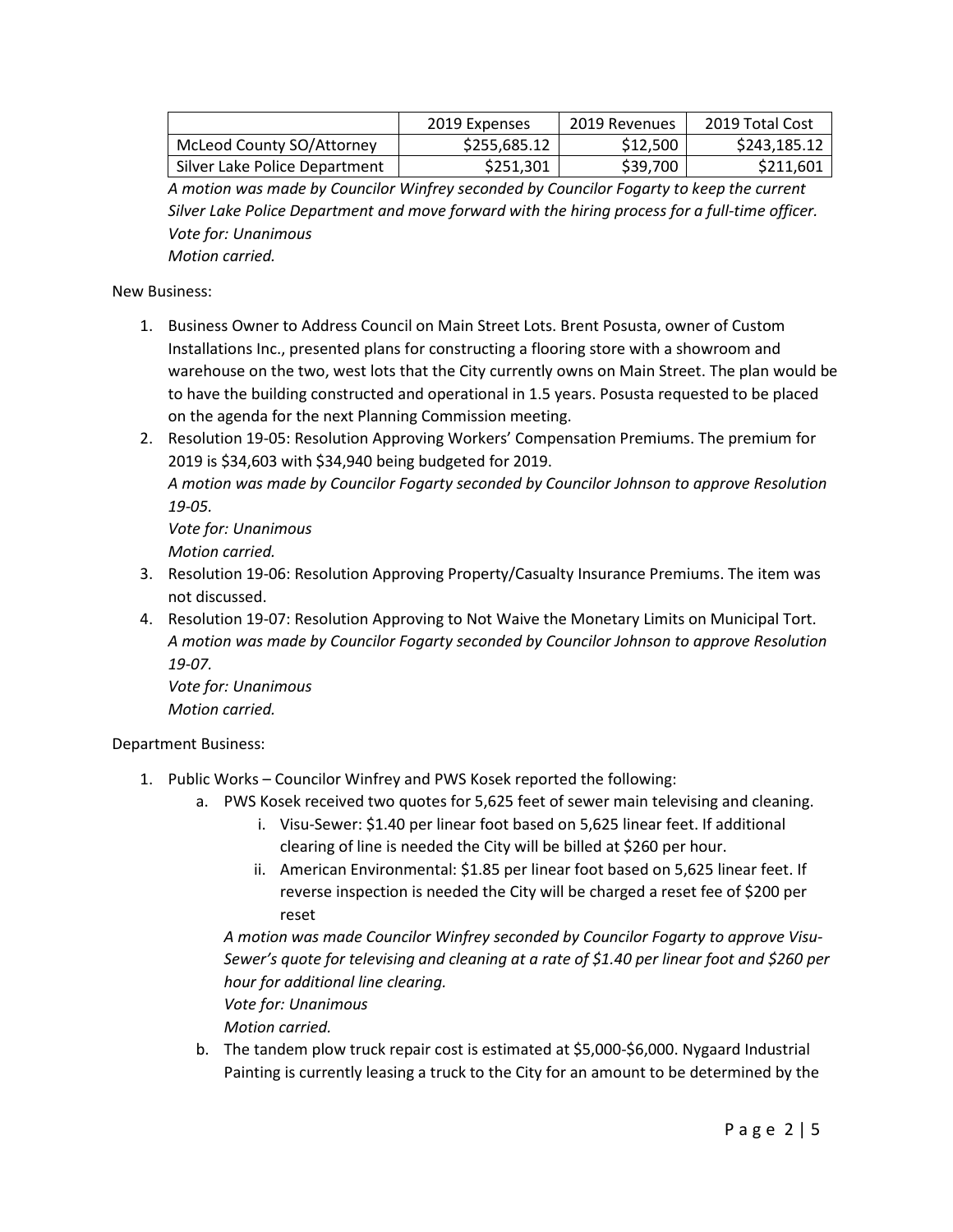City Council. The Council discussed waiting until this summer to look at purchasing a different truck.

*A motion was made by Councilor Winfrey seconded by Councilor Fogarty to approve an hourly lease rate of \$40 with negotiation power to increase it up to \$50. Vote for: Unanimous Motion carried.*

- c. Public Works staff member is on medical leave until at least late March.
- d. The City and McLeod County discussed options for the City taking over the County shop and property at a meeting on February 19, 2019. County Engineer John Brunkhorst and Clerk Jerabek would be meeting to review options.
- e. Snow events have gone well and staff will be working to clear fire hydrants.
- f. PeopleService reports for November and December reviewed.
- 2. Public Safety Councilor Fogarty, Chief Cripps, and Chief Kosek reported the following:
	- a. Chief Kosek requested approval to purchase an extractor/washer and dryer for the Fire Department turnout gear. The department was awarded \$14,275.76 in a grant from MN State Fire Marshals Office. The department would be responsible for the remaining cost of \$1,586.20.

*A motion was made by Councilor Fogarty seconded by Councilor Johnson to approve \$1,586.20 to be used toward the fire department extractor/washer and dryer. Vote for: Unanimous*

*Motion carried.*

b. Request from Harvey Mikolichek for the City to pay \$800 toward a total of \$1,136 in invoices from Mikolichek Plumbing and Heating. A heater was disconnected that was located above the Police Department office and caused the air conditioning in the office to run through the winter.

*A motion was made by Councilor Winfrey seconded by Councilor Johnson to approve paying \$800 for the disconnection of the heater.* 

*Vote for: Mayor Butler, Councilors Winfrey, Johnson, Penaz Vote against: Councilor Fogarty*

*Motion carried.* 

c. Chief Cripps requested to hire Ian Coates as a full-time officer. Chief Cripps, Mayor Butler and Officer Anderson interviewed Coates. Coates currently works at the McLeod County Jail.

*A motion was made by Councilor Fogarty seconded by Councilor Winfrey to approve hiring Ian Coates as a full-time officer at an hourly rate of \$18.38 pending background check and drug testing.* 

*Vote for: Unanimous*

*Motion carried.*

- d. The Police Department will be purchasing an office computer and laptop under their capital improvement budget.
- e. Police Department call activity and arrests were reviewed.
- f. The one-way portions of Lake Ave and Gelhen Drive were discussed as there have been issues with drivers traveling the wrong way.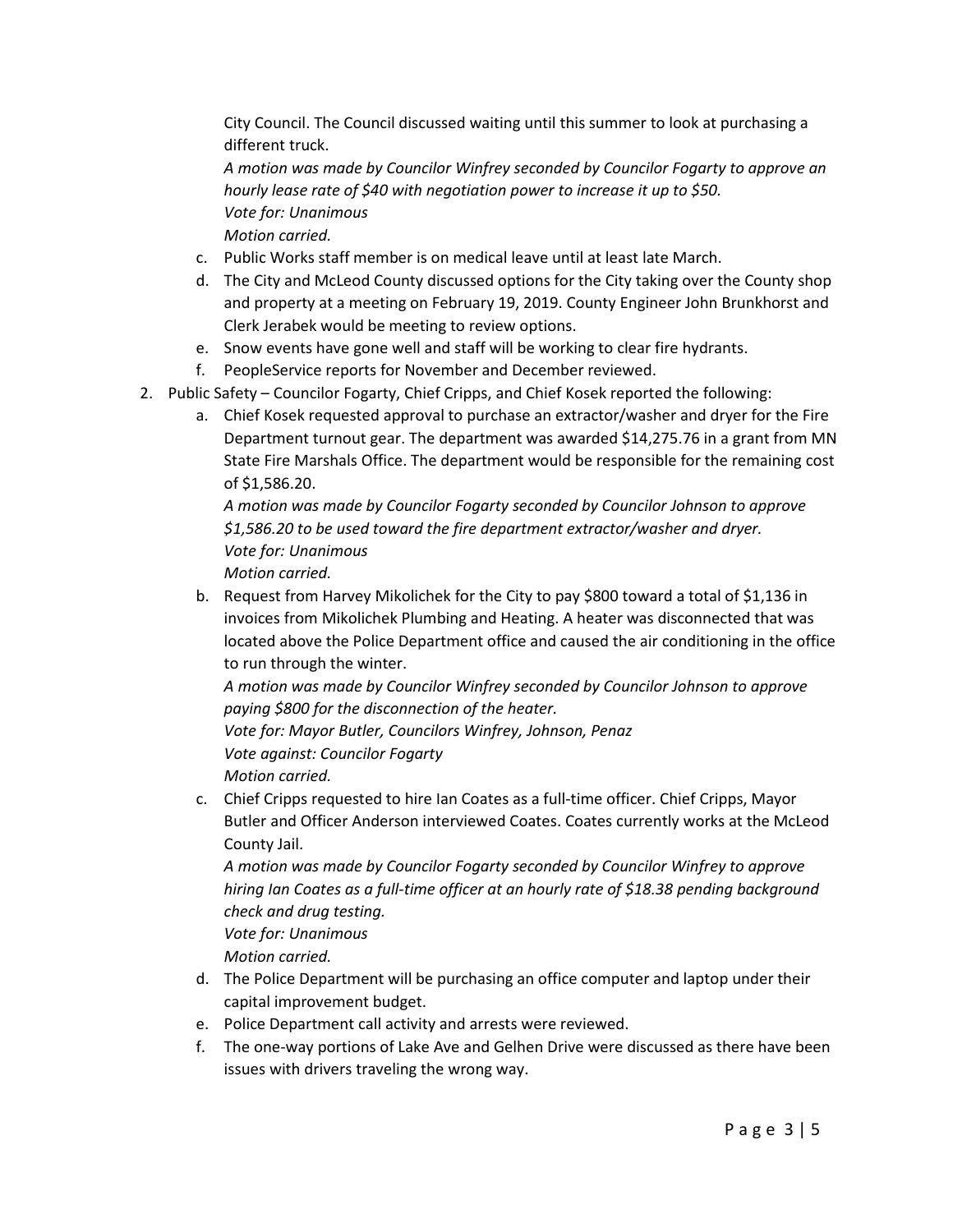g. The Council evaluated Chief Cripps for his annual review. The Council advised Chief Cripps to monitor the budget, work on training the new full-time officer, and continue to communicate with the public on issues.

*A motion was made by Councilor Fogarty seconded by Councilor Johnson to approve the annual review of Chief Cripps and to retain with a two step wage increase to \$24.41. Vote for: Unanimous Motion carried.* 

- 3. Municipal Liquor Store (MLS) Councilor Penaz and Clerk Jerabek reported the following:
	- a. Request to approve Andrew Auld as a part-time bartender. Auld was interviewed by Interim Manager Kaczmarek and Liaison Penaz and approved for hire by the Personnel Committee on February 4th.

*A motion was made by Councilor Winfrey seconded by Councilor Penaz to approve hiring Andrew Auld as a part-time bartender at an hourly rate of \$10.27. Vote for: Unanimous Motion carried.*

- b. Reports for December 2018 and January 2019 were reviewed. Clerk Jerabek informed the Council that these numbers will change as the inventory numbers that were used for the reports will be adjusted by the auditors as they were found to be inaccurate.
- c. The MLS will be charged an additional \$500 by the audit firm for a third inventory check.
- d. The City received four applications for the MLS Manager position. Interviews will be conducted by the Personnel Committee. The Council set a special meeting date for Tuesday, February 26, 2019 at 6:30pm to review the candidate recommended by the committee.
- 4. Community Development Councilor Johnson and Clerk Jerabek reported the following:
	- a. Planning Commission did not meet in February.
	- b. Wingert Reality inquired if the City would be interested in purchasing 7.65 acres of land for \$30,000 near the City's sewer treatment ponds. The land has a radio tower located on it and an easement to continue to operate the tower would be needed. The Council stated there was no interest in purchasing the property.
	- c. Fees for summer recreation and the swimming pool will be reviewed before the March regular meeting.
- 5. Administration Clerk Jerabek reported the following:
	- a. January's Treasurer's Report was reviewed.
	- b. Clerk Jerabek, Mayor Butler, and Chief Cripps met with Ken Janssen of Gavin Law Firm to discuss rates for services provided by the City's attorney office. Gavin Law Firm presented an option to pay \$1,850 per month for an annual cost of \$22,200 for prosecutions and a rate of \$125 per hour for general city work. They also offered an option for \$125 per hour for both prosecutions and general city work and a prosecution cap of \$25,000. Both options would be set for two years.

*A motion was made by Councilor Fogarty seconded by Councilor Johnson to approve the option to pay \$125 per hour with a cap of \$25,000 for prosecutions and for the amounts to be set for two years. Vote for: Unanimous*

*Motion carried.*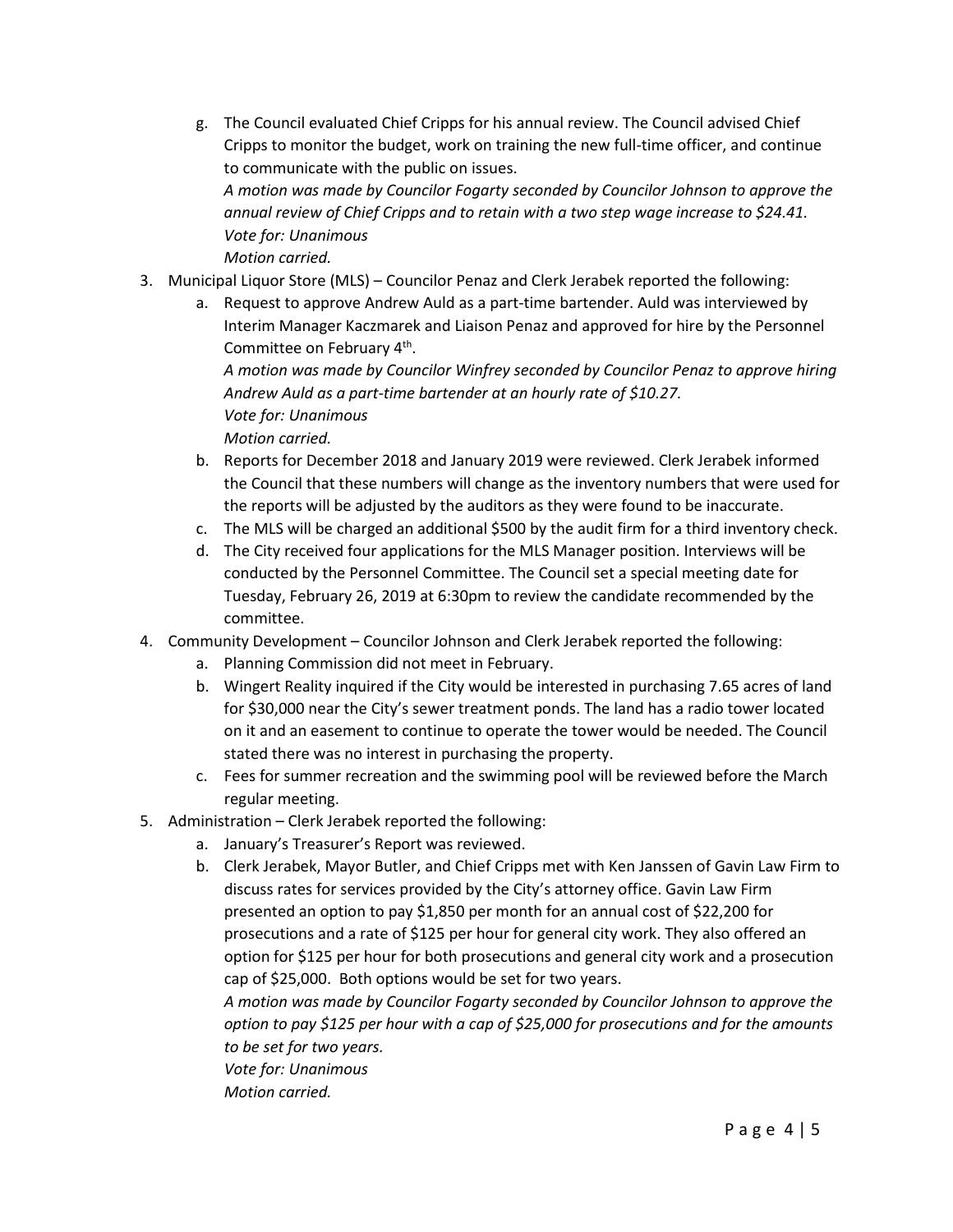c. The Council reviewed Clerk Jerabek's pay increase while assisting with the MLS until a manager is hired. *A motion was made by Councilor Johnson seconded by Councilor Fogarty to review the pay increase at each meeting moving forward until it is deemed unnecessary. Vote for: Unanimous Motion carried.*

Open Discussion:

- 1. Councilor Winfrey stated that water pipes had burst at the Hutchinson Event Center and the City should check into events that may need to be relocated. The Auditorium could be an option for these events.
- 2. Councilor Winfrey noted that residents might be more interested in purchasing the apartments/condos rather than renting as proposed by the Yates' on Main Street.

*A motion was made by Councilor Fogarty seconded by Councilor Winfrey to adjourn this regular meeting of the Silver Lake City Council. Vote for: Unanimous Motion carried; meeting adjourned at 9:28PM.*

Seal of the City:

Jon Jerabek, Clerk/Treasurer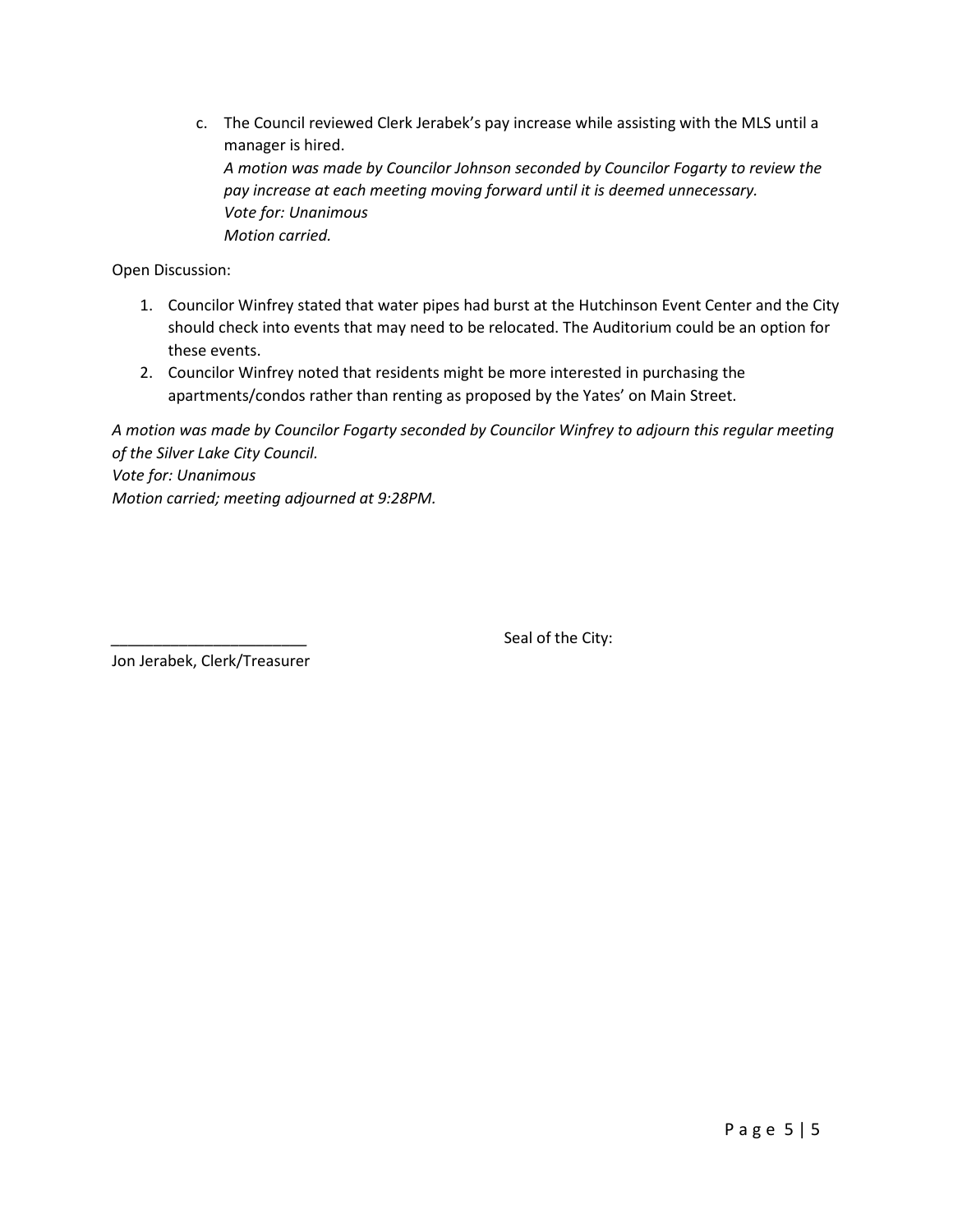# **CITY COUNCIL CITY OF SILVER LAKE**

# **RESOLUTION 19-05: RESOLUTION APPROVING WORKERS' COMPENSATION INSURANCE PREMIUMS**

 $\mathcal{L}_\text{max} = \mathcal{L}_\text{max} = \mathcal{L}_\text{max} = \mathcal{L}_\text{max} = \mathcal{L}_\text{max} = \mathcal{L}_\text{max} = \mathcal{L}_\text{max} = \mathcal{L}_\text{max} = \mathcal{L}_\text{max} = \mathcal{L}_\text{max} = \mathcal{L}_\text{max} = \mathcal{L}_\text{max} = \mathcal{L}_\text{max} = \mathcal{L}_\text{max} = \mathcal{L}_\text{max} = \mathcal{L}_\text{max} = \mathcal{L}_\text{max} = \mathcal{L}_\text{max} = \mathcal{$ 

**WHEREAS**, The City of Silver Lake has recognized that as a responsible employer it needs to provide certain benefits and insurances for its employees, and

**WHEREAS**, Workers' Compensation is designed to protect employees and employers for costly workplace accidents, and

**WHEREAS**, The City has participated in the League of Minnesota Cities Insurance Trust's Group Self Insured Workers' Compensation plan for numerous years, and

**WHEREAS**, The premium for 2019 LMCIT Workers' Comp Insurance is \$34,603 and the budgeted amount for 2019 was \$34,940.

**THEREFORE BE IT RESOLVED**, by the City Council of the City of Silver Lake that the 2019 LMCIT Workers' Comp Premium of \$34,603 with the LMCIT is hereby approved for payment.

Adopted by the Council this 19<sup>th</sup> day of February, 2019.

Dorothy Butler, Mayor

Seal of The City:

Jon Jerabek, Clerk/Treasurer

 $\mathcal{L}_\text{max}$  and  $\mathcal{L}_\text{max}$  and  $\mathcal{L}_\text{max}$  and  $\mathcal{L}_\text{max}$